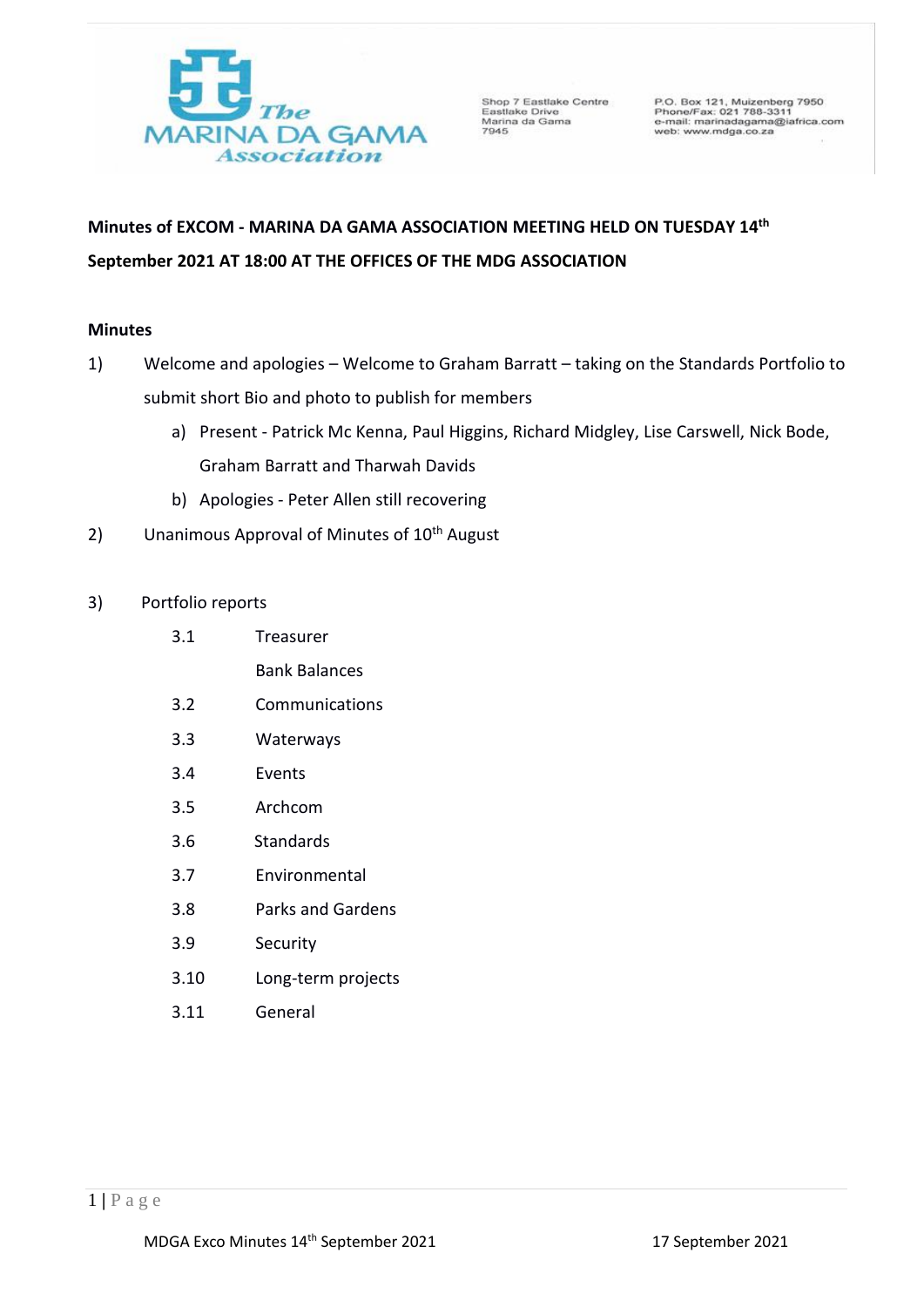#### **Matters Arising**

- A) Resident Communications Extensive resident communication regarding outstanding Subscription payments. Exco is determined to clear long outstanding's – over R1350 (prior years and 2020 and 2021) and to this end whilst being a caring body – it is unfair for other residents having to subsidise non-paying residents, and thus we are actively targeting these delinquents. We have in last month made useful progress and anticipate further significant resolutions in September.
- B) Waterways still closed and we are awaiting further results. Nick raised a few issues. Residents are again advised that the first 2 m of waterways is their responsibility to clear. With very high nutritional load in the water, we are expecting a high volume of Ulva intestinalis - a type of stringy algae – so the clearing is even more important. The City has massively improved their sewerage leak detection and there are currently no leaks BUT waterways are still closed for all activities. – Pond Weed needs clear water and oxygen to flourish – so not ideal conditions for it. Nick has many suggestions to assist with the maintaining of the waterways – regarding aerators and or pumps to oxygenate waterways and improve circulation, and is to present a rough costed proposal to Exco, for Exco to evaluate and determine – whether it is feasible for MDGA to fund possibly through Special Resolution, or via private donors or crowd funding donations. Any specialised residents willing to assist with solutions please contact MDGA Office to offer assistance.
- C) Communications Patrick is going to do an evaluation on the revenue stream as well as content generation and submit proposals
- D) Budgets RM will be providing Exco with revised budgets - Tharwah, Janet and Richard will be meeting Auditor early next week – to get advice on – Cash flow model, when depreciation of cameras should be charged to P&L vs Ringfence in Balance Sheet, and better understanding on Bad Debt and revenue.
- E) Security Cameras are installed but a high point signal communication problem should be resolved in the next week
- F) The Marina Da Gama Christmas Carols Lise authorised to employ capable person to handle The Marina Da Gama Father Christmas and Kiddies Christmas Party. Both these events are recognised Marina Da Gama events and planning is starting now for these 2 annual events. Suggestions and volunteers are welcome.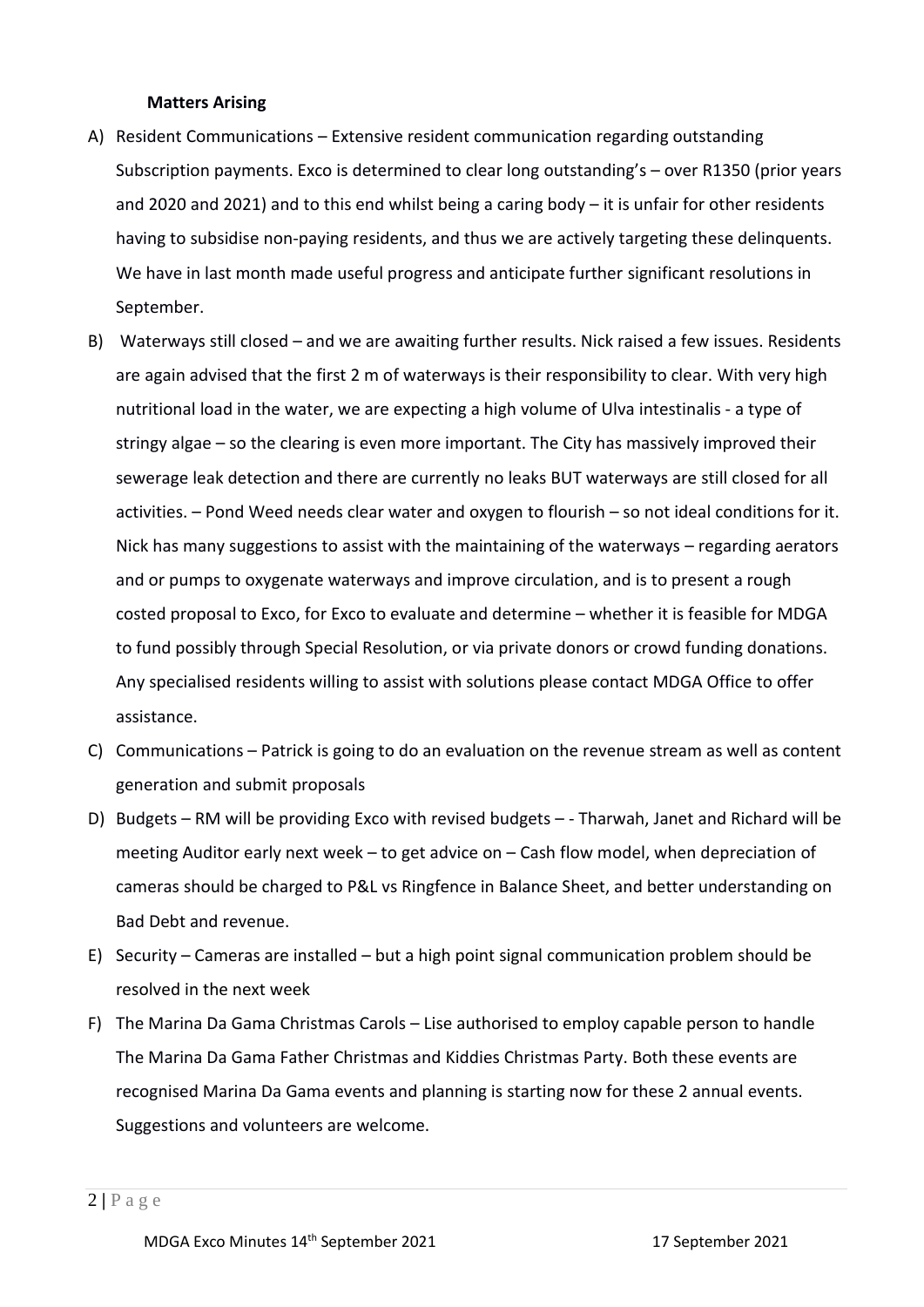- G) July Profit and Loss and budget to be published on web page
- H) Minutes, Financials (August) and Agenda for September to be published on web page

General – concept of Island Based "food festival" will be explored by Nick – each island having different theme – utilising Public Open Spaces for residents to gather and move on foot from island to island. Possible food truck concept – Nick to advise Exco of what he would require to realise. Patrick and Tharwah – to look into "music in the park" on Eastlake Island Drive public open space – as a kick off to lockdown relaxation.

Graham mentioned in the earlier years – around 2006/ and onwards – a regular get together in the Eastlake shopping centre – with big half drum fires and fancy dressing – to create cohesive Marina spirit – suggestions welcome.

Meeting finished at 19h08

4. Date of next meeting  $-12$ <sup>th</sup> October 2021 at 18h00

#### **PORTFOLIO REPORTS – 14 September 2021**

| Treasurer – bank balances     | 3     |
|-------------------------------|-------|
| Communications                | 4     |
| Parks and Maintenance         | 4     |
| Archcom                       | 4     |
| <b>Standards</b>              | 4     |
| Treasurer, Compliance & Legal | 4     |
| Waterways                     | 5     |
| Security                      | $5-9$ |
|                               |       |

#### **TREASURER REPORT**

| Bank Balances: as at 10/09/2021 |   |                |
|---------------------------------|---|----------------|
| Cheque A/c                      | R | 59.275.54      |
| Archcom A/c                     |   | R 331,859.40   |
| Money Market A/c                |   | R 775.968.53   |
| <b>Total</b>                    |   | R 1,167,103.47 |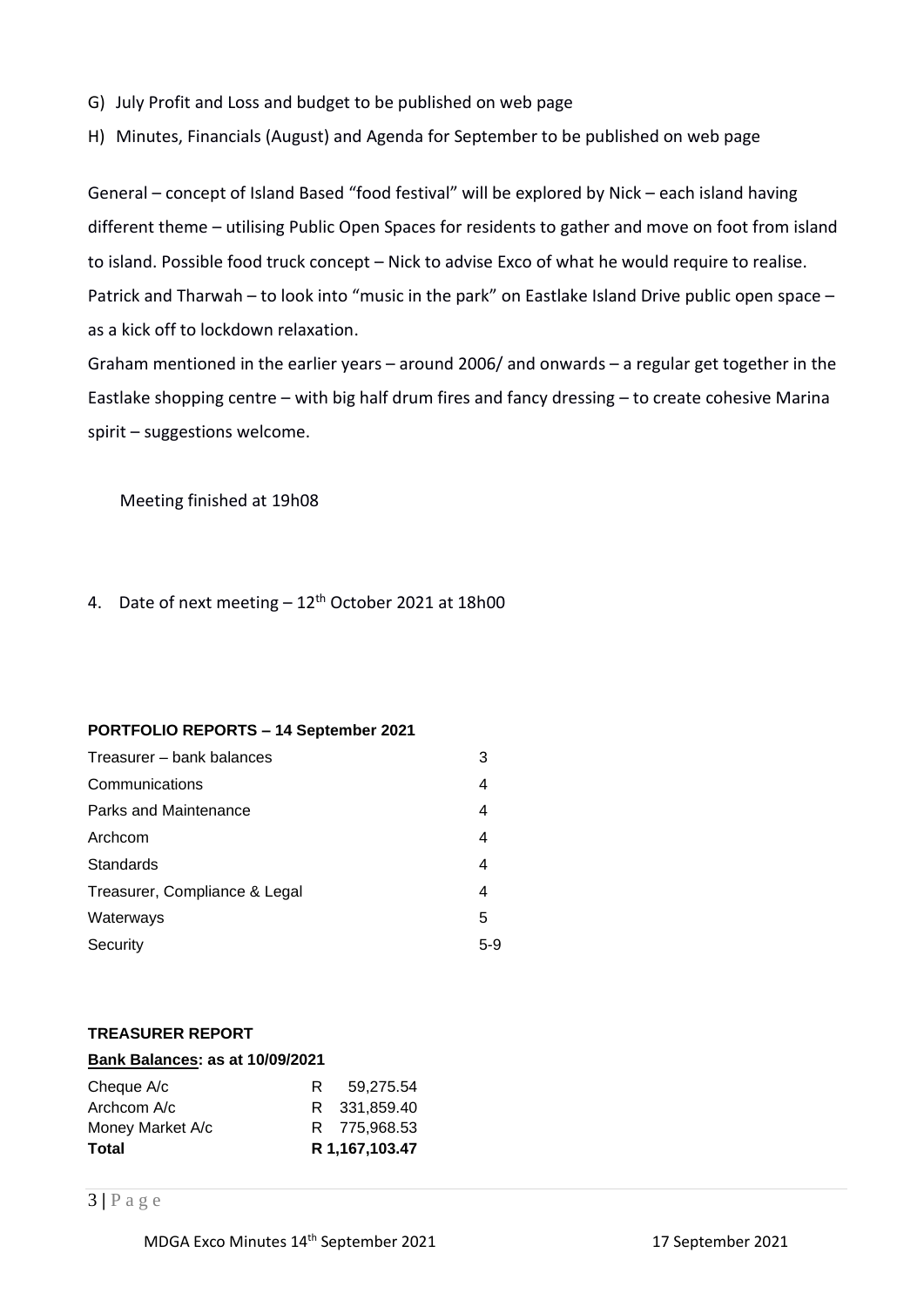#### **COMMUNICATIONS – PATRICK McKENNA**

We have completed the website refresh but still need to include Graham Barrett's profile.

Looking ahead, we will ramp up our efforts to sell more advertising with Janine Avery's support.

Meanwhile, we continue refine our production and publishing processes.

#### **PARKS AND MAINTENANCE – LISE CARSWELL**

Large load of compost purchased at a discount and transported by Peter Alen. This is use across the Marina open spaces where our garden reps ad gardeners are doing maintenance and creating new garden beds

- Park Island got a bakkie load of mulch which Silvia spent the whole day laying out, using a wheelie bin. Amazing effort
- Common wall painted at Park Close over 2 days. Residents assisted with electricity and water.
- The big heap of bougainvillea was finally fetched by council, exactly 1 month after pruning.
- New waterberry trees planted at Uitsig Park thanks to resident donation as well as Tina and Koemi
- New bed close to the entrance of Cannon Island being planned by Andie. This will be completed to take advantage of the last rains
- Geneva drive cleared of most of the brush that had been cut. A beehive was found in one section and Vincent Bristow will be taking it away for us.
- New key and chain installed at Geneva Drive. Keys are with the MDGA office and each Deep Blue vehicle
- CoCT is supplying us with 2 new spades and new gardening gloves. Thank you to Eugene
- Donations of wild fig from Cherry and Pam from Park Island is much appreciated and has been split across the Marina parks.
- Requests were made by the MDGA to mow only the kids play parks in September and leave the wild flowers in all other areas. The actual mowing seems to be a bit hit and miss. The MDGA (and several residents reported the same) spoke to the mowers at several points, but with very little success.
- Marina Open Gardens will go ahead on 3 October. This fantastic MDGA event is being planned by Valerie Benson and Jenny Wilkinson in conjunction with a number of the Marinas amazing gardeners. Anyone wanting to take part and open their garden to residents should please get in touch with the office or directly with Valerie.

#### **ARCHCOM – PAUL HIGGINS**

Archcom meeting was held on 09 September 2021 attended by Gordon Hart and me. Five new plans were submitted, and four plans were approved. One submission needed some clarification or minor changes before our consent will be given. One sketch plan was approved. No objection to one departure was dealt with.

#### **STANDARDS – GRAHAM BARRATT**

Resolved incidents – 5 New infringements – 10  $Edit - 1$ 

#### **TREASURER, COMPLIANCE AND LEGAL – THARWAH DAVIDS**

- consideration of the financials
- meeting with Janet regarding the income accounts
- will be meeting with auditors to discuss the preparation of the cash flow statement etc during September.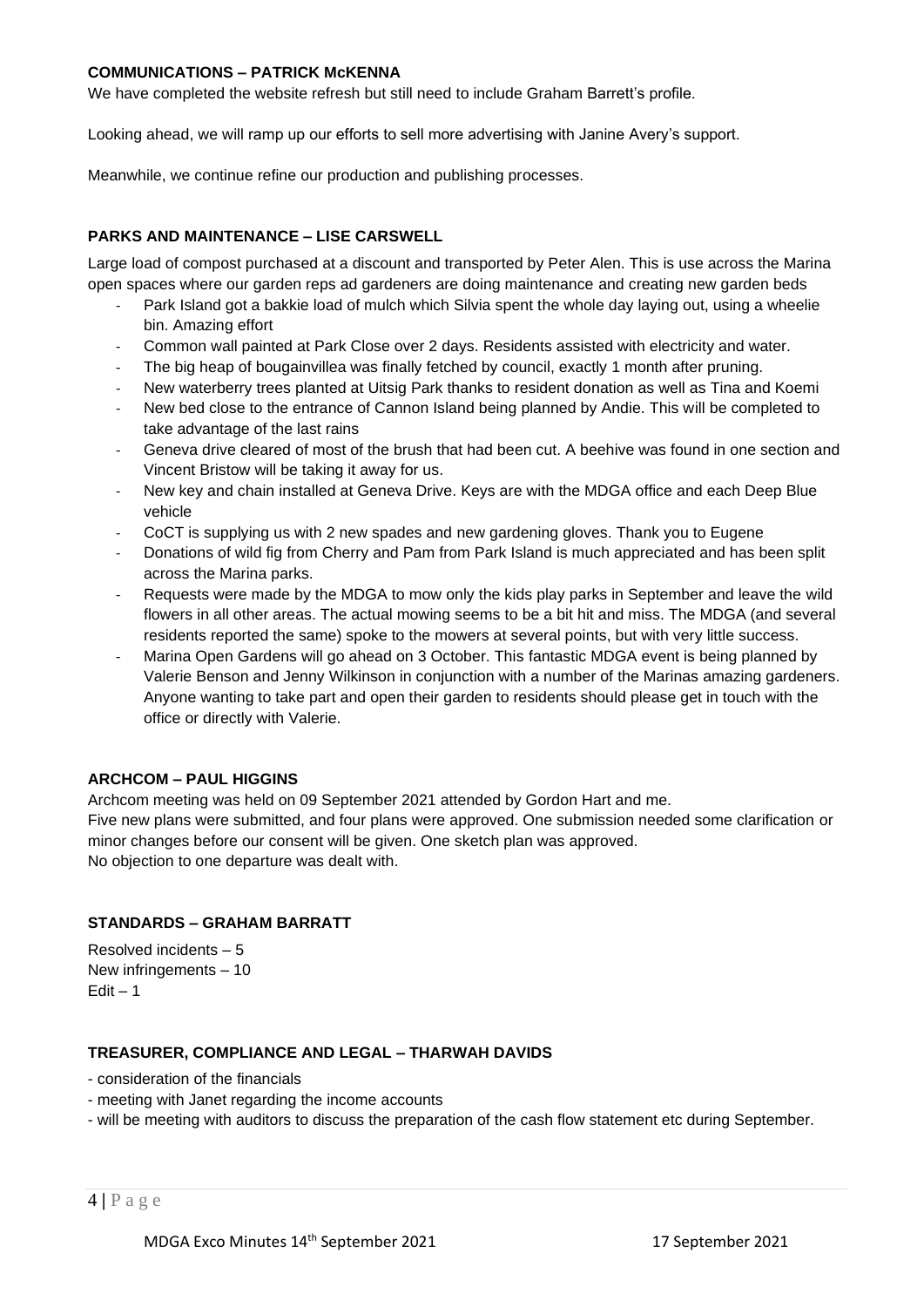## **WATERWAYS – NICK BODE**

Sadly we are now at over 100 days and the water quality has improved but not enough to open the vlei for recreational use. It's still early summer and already numerous reports and complaints are coming in regarding the algae growth. We will be seeing more growth of pondweed/ algae this summer season due to the extremely high nutrients that have come with all the sewage spills.

Please do your part and remember you are personally responsible to clear and remove the weed and algae for the first 2m of your property.

## **SECURITY – PETER ALLEN**

Monthly Crime Stats

| <b>Uitsig</b> | Oudevlei Rd   MDTP | 14.08.21 | 122h00                                                 | Yes  | Muizenberg   Friends slashed car tyres after visiting       |
|---------------|--------------------|----------|--------------------------------------------------------|------|-------------------------------------------------------------|
| <b>Uitsig</b> | Shearwater         |          | $\vert$ ATT HB $\vert$ 26.08.21 $\vert$ During the day | ' No | Someone tried to force open windows in front and<br>at back |

LPR alerts for the month of August 2021

| <b>LPR CAMERA REPORT</b> |             |             |                   |                    |              |                  |                   |  |
|--------------------------|-------------|-------------|-------------------|--------------------|--------------|------------------|-------------------|--|
|                          |             |             | <b>LPR CAMERA</b> | <b>VEHICLE</b>     |              |                  |                   |  |
| <b>DAY</b>               | <b>DATE</b> | <b>TIME</b> | <b>LOCATION</b>   | <b>DESCRIPTION</b> | <b>CRIME</b> | <b>MESSAGE</b>   | <b>OUTCOME</b>    |  |
|                          |             |             |                   |                    |              | Monitor, SAPS    | Out of area       |  |
|                          |             |             | Park Island/      | White Ford         | <b>Drug</b>  | Stop if Crime or | before vehicle    |  |
| Tuesday                  | 03/08/2021  | 12h15       | Eastlake Dr       | Fiesta             | Dealing      | Suspicious       | arrived           |  |
|                          |             |             |                   |                    |              | Monitor, SAPS    | Out of area       |  |
|                          |             |             | Park Island/      | White Ford         | <b>Drug</b>  | Stop if Crime or | before vehicle    |  |
| Tuesday                  | 03/08/2021  | 12h17       | Eastlake Dr       | Fiesta             | Dealing      | Suspicious       | arrived           |  |
|                          |             |             |                   |                    |              | Monitor, SAPS    | Out of area       |  |
|                          |             |             | Cannon Island/    | White VW Polo      | Suspicious   | Stop if Crime or | before vehicle    |  |
| Wednesday                | 04/08/2021  | 14h41       | Eastlake Dr       | Classic            | MV           | Suspicious       | arrived           |  |
|                          |             |             |                   |                    |              | Monitor, SAPS    | Out of area       |  |
|                          |             |             | Eastlake Island   | White VW Polo      | Suspicious   | Stop if Crime or | before vehicle    |  |
| Wednesday                | 04/08/2021  | 14h43       | Way/Eastlake Dr   | Classic            | MV           | Suspicious       | arrived           |  |
|                          |             |             |                   |                    |              | Monitor, SAPS    |                   |  |
|                          |             |             | Battle Ridge/     |                    | <b>Drug</b>  | Stop if Crime or | Followed till out |  |
| Friday                   | 06/08/2021  | 12h10       | The Row           | Maroon Audi A3     | Dealing      | Suspicious       | of the area       |  |
|                          |             |             |                   |                    |              | Monitor, SAPS    |                   |  |
|                          |             |             | Eastlake Island   |                    | Drug         | Stop if Crime or | Followed till out |  |
| Friday                   | 06/08/2021  | 12h13       | Way/Eastlake Dr   | Maroon Audi A3     | Dealing      | Suspicious       | of the area       |  |
|                          |             |             |                   |                    |              | Monitor, SAPS    |                   |  |
|                          |             |             | Cannon Island/    |                    | <b>Drug</b>  | Stop if Crime or | Followed till out |  |
| Friday                   | 06/08/2021  | 12h17       | Eastlake Dr       | Maroon Audi A3     | Dealing      | Suspicious       | of the area       |  |
|                          |             |             |                   |                    |              | Monitor, SAPS    |                   |  |
|                          |             |             | Eastlake Island   |                    | <b>Drug</b>  | Stop if Crime or | Followed till out |  |
| Friday                   | 06/08/2021  | 12h17       | Way/Eastlake Dr   | Maroon Audi A3     | Dealing      | Suspicious       | of the area       |  |
|                          |             |             |                   |                    |              | Monitor, SAPS    |                   |  |
|                          |             |             | Eastlake Island   |                    | <b>Drug</b>  | Stop if Crime or | Followed till out |  |
| Saturday                 | 07/08/2021  | 10h03       | Way/Eastlake Dr   | Maroon Audi A3     | Dealing      | Suspicious       | of the area       |  |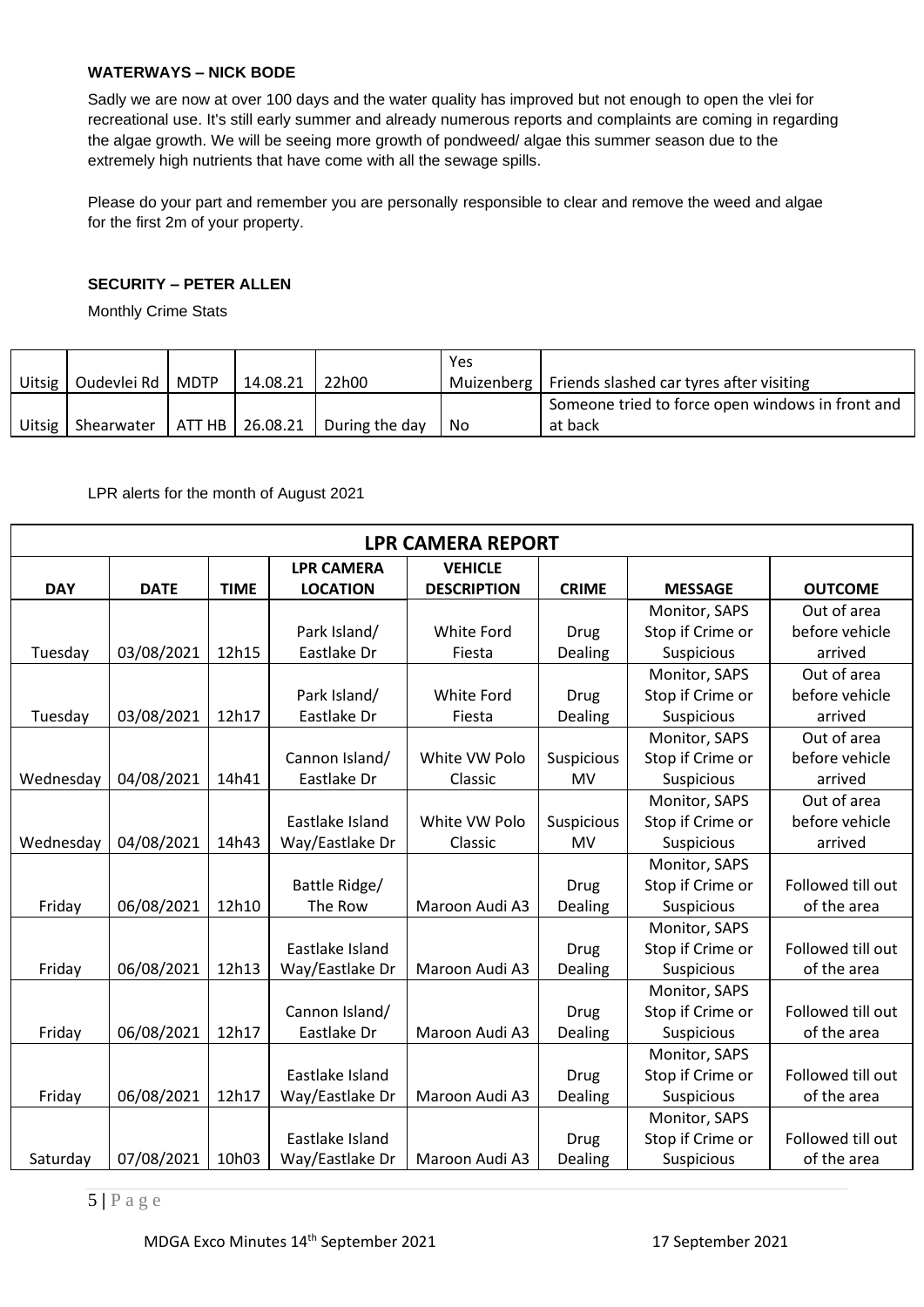|           |            |       |                 |                |             | Monitor, SAPS     | Out of area       |
|-----------|------------|-------|-----------------|----------------|-------------|-------------------|-------------------|
|           |            |       | Eastlake Island | White Colt     | Theft       | Stop if Crime or  | before vehicle    |
| Sunday    | 08/08/2021 | 16h37 | Way/Eastlake Dr | <b>Bakkie</b>  | Common      | <b>Suspicious</b> | arrived           |
|           |            |       |                 |                |             | Monitor, SAPS     | Out of area       |
|           |            |       | Oudevlei/       |                | Drug        | Stop if Crime or  | before vehicle    |
| Sunday    | 08/08/2021 | 21h57 | Eastlake Dr     | Maroon Audi A3 | Dealing     | Suspicious        | arrived           |
|           |            |       |                 |                |             | Monitor, SAPS     | Out of area       |
|           |            |       | Oudevlei/       |                | <b>Drug</b> | Stop if Crime or  | before vehicle    |
| Sunday    | 08/08/2021 | 22h03 | Eastlake Dr     | Maroon Audi A3 | Dealing     | Suspicious        | arrived           |
|           |            |       |                 |                |             | Monitor, SAPS     |                   |
|           |            |       | Battle Ridge/   |                | Drug        | Stop if Crime or  | Followed till out |
| Monday    | 09/08/2021 | 13h09 | Eastlake Dr     | Maroon Audi A3 | Dealing     | Suspicious        | of the area       |
|           |            |       |                 |                |             | Monitor, SAPS     |                   |
|           |            |       | Battle Ridge/   |                | Drug        | Stop if Crime or  | Followed till out |
| Monday    | 09/08/2021 | 13h14 | Eastlake Dr     | Maroon Audi A3 | Dealing     | Suspicious        | of the area       |
|           |            |       |                 |                |             | Monitor, SAPS     |                   |
|           |            |       | Cannon Island/  |                | <b>Drug</b> | Stop if Crime or  | Followed till out |
| Monday    | 09/08/2021 | 13h16 | Eastlake Dr     | Maroon Audi A3 | Dealing     | Suspicious        | of the area       |
|           |            |       |                 |                |             | Monitor, SAPS     |                   |
|           |            |       | Park Island/    |                | Drug        | Stop if Crime or  | Followed till out |
| Monday    | 09/08/2021 | 16h03 | Eastlake Dr     | Red Honda Brio | Dealing     | Suspicious        | of the area       |
|           |            |       |                 |                |             | Monitor, SAPS     |                   |
|           |            |       | Park Island/    |                | <b>Drug</b> | Stop if Crime or  | Followed till out |
| Monday    | 09/08/2021 | 16h05 | Eastlake Dr     | Red Honda Brio | Dealing     | Suspicious        | of the area       |
|           |            |       |                 |                |             | Monitor, SAPS     |                   |
|           |            |       | Eastlake Island |                | Drug        | Stop if Crime or  | Followed till out |
| Monday    | 09/08/2021 | 16h06 | Way/Eastlake Dr | Red Honda Brio | Dealing     | Suspicious        | of the area       |
|           |            |       |                 |                |             | Monitor, SAPS     |                   |
|           |            |       | Cannon Island/  |                | <b>Drug</b> | Stop if Crime or  | Followed till out |
| Monday    | 09/08/2021 | 17h45 | Eastlake Dr     | Red Honda Brio | Dealing     | Suspicious        | of the area       |
|           |            |       |                 |                |             | Monitor, SAPS     |                   |
|           |            |       | Park Island/    |                | <b>Drug</b> | Stop if Crime or  | Followed till out |
| Monday    | 09/08/2021 | 19h45 | Eastlake Dr     | Maroon Audi A3 | Dealing     | Suspicious        | of the area       |
|           |            |       |                 |                |             | Monitor, SAPS     |                   |
|           |            |       | Eastlake Island |                | <b>Drug</b> | Stop if Crime or  | Followed till out |
| Monday    | 09/08/2021 | 20h35 | Way/Eastlake Dr | Maroon Audi A3 | Dealing     | Suspicious        | of the area       |
|           |            |       |                 |                |             | Monitor, SAPS     |                   |
|           |            |       | Battle Ridge/   |                | <b>Drug</b> | Stop if Crime or  | Followed till out |
| Tuesday   | 10/08/2021 | 13h32 | Eastlake Dr     | Maroon Audi A3 | Dealing     | Suspicious        | of the area       |
|           |            |       |                 |                |             | Monitor, SAPS     |                   |
|           |            |       | Battle Ridge/   |                | <b>Drug</b> | Stop if Crime or  | Followed till out |
| Tuesday   | 10/08/2021 | 13h35 | The Row         | Maroon Audi A3 | Dealing     | Suspicious        | of the area       |
|           |            |       |                 |                |             | Monitor, SAPS     |                   |
|           |            |       |                 |                |             |                   | Followed till out |
|           |            |       | Eastlake Island | Maroon Audi A3 | <b>Drug</b> | Stop if Crime or  |                   |
| Tuesday   | 10/08/2021 | 13h39 | Way/Eastlake Dr |                | Dealing     | Suspicious        | of the area       |
|           |            |       |                 |                |             | Monitor, SAPS     |                   |
|           |            | 13h41 | Cannon Island/  |                | <b>Drug</b> | Stop if Crime or  | Followed till out |
| Tuesday   | 10/08/2021 |       | Eastlake Dr     | Maroon Audi A3 | Dealing     | Suspicious        | of the area       |
|           |            |       |                 |                |             | Monitor, SAPS     |                   |
|           |            |       | Cannon Island/  |                | <b>Drug</b> | Stop if Crime or  | Followed till out |
| Tuesday   | 10/08/2021 | 14h10 | Eastlake Dr     | Maroon Audi A3 | Dealing     | Suspicious        | of the area       |
|           |            |       |                 |                |             |                   | Out of area       |
|           |            |       | Cannon Island/  |                | Clone       | SAPS Stop Search, | before vehicle    |
| Wednesday | 11/08/2021 | 07h11 | Eastlake Dr     | White VW Golf  | Vehicle     | Profile           | arrived           |
|           |            |       |                 |                |             |                   |                   |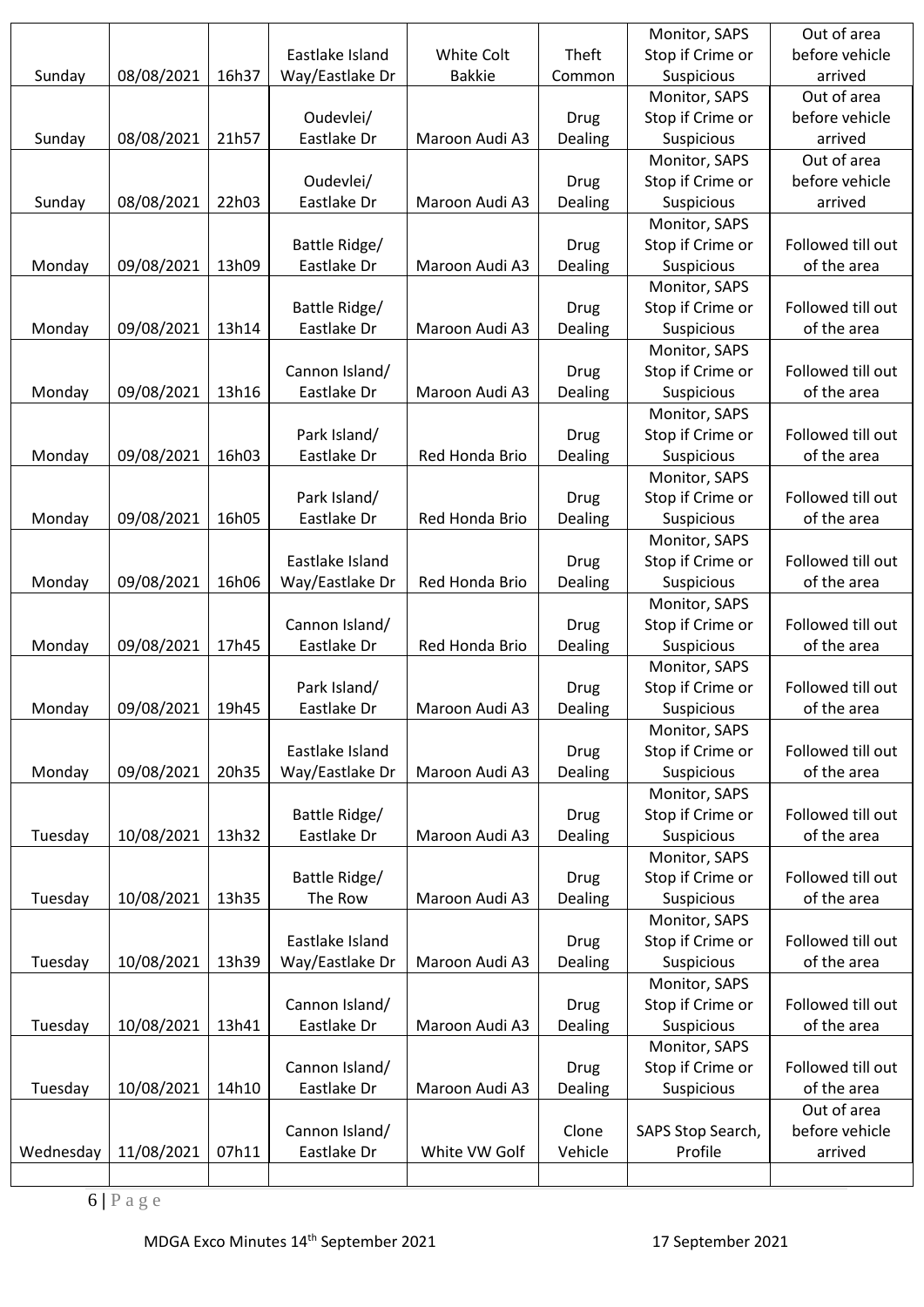|           |            |       | Battle Ridge/   |                | Drug        | Monitor, SAPS     | Out of area       |
|-----------|------------|-------|-----------------|----------------|-------------|-------------------|-------------------|
| Wednesday | 11/08/2021 | 12h08 | Eastlake Dr     | Maroon Audi A3 | Dealing     | Stop if Crime or  | before vehicle    |
|           |            |       |                 |                |             | Suspicious        | arrived           |
|           |            |       |                 |                |             | Monitor, SAPS     | Out of area       |
|           |            |       | Cannon Island/  | White Ford     | <b>Drug</b> | Stop if Crime or  | before vehicle    |
| Wednesday | 11/08/2021 | 13h48 | Eastlake Dr     | Fiesta         | Dealing     | Suspicious        | arrived           |
|           |            |       | Oudevlei/       |                | Theft       | SAPS Stop Search, | Followed till out |
| Thursday  | 12/08/2021 | 18h41 | Eastlake Dr     | Blue VW Jetta  | Common      | Profile           | of the area       |
|           |            |       |                 |                |             |                   |                   |
|           |            |       |                 |                |             | Monitor, SAPS     | Out of area       |
|           |            |       | Battle Ridge/   | White Toyota   | <b>Drug</b> | Stop if Crime or  | before vehicle    |
| Thursday  | 12/08/2021 | 20h33 | The Row         | Etios          | Dealing     | Suspicious        | arrived           |
|           |            |       |                 |                |             | Monitor, SAPS     |                   |
|           |            |       | Battle Ridge/   |                | <b>Drug</b> | Stop if Crime or  | Followed till out |
|           |            | 12h20 | The Row         | Maroon Audi A3 |             | Suspicious        | of the area       |
| Friday    | 13/08/2021 |       |                 |                | Dealing     |                   |                   |
|           |            |       |                 |                |             | Monitor, SAPS     |                   |
|           |            |       | Oudevlei/       |                | <b>Drug</b> | Stop if Crime or  | Followed till out |
| Friday    | 13/08/2021 | 13h57 | Eastlake Dr     | Maroon Audi A3 | Dealing     | Suspicious        | of the area       |
|           |            |       |                 |                |             | Monitor, SAPS     |                   |
|           |            |       | Oudevlei/       |                | <b>Drug</b> | Stop if Crime or  | Followed till out |
| Friday    | 13/08/2021 | 14h01 | Eastlake Dr     | Maroon Audi A3 | Dealing     | Suspicious        | of the area       |
|           |            |       |                 |                |             | Monitor, SAPS     | Out of area       |
|           |            |       | Park Island/    | White Ford     | <b>Drug</b> | Stop if Crime or  | before vehicle    |
| Friday    | 13/08/2021 | 14h49 | Eastlake Dr     | Fiesta         | Dealing     | Suspicious        | arrived           |
|           |            |       |                 |                |             |                   | Out of area       |
|           |            |       | Battle Ridge/   | White Toyota   | Suspicious  | SAPS Stop Search, | before vehicle    |
| Friday    | 13/08/2021 | 21h23 | The Row         | Avanza         | MV          | Profile           | arrived           |
|           |            |       |                 |                |             | Monitor, SAPS     | Out of area       |
|           |            |       | Park Island/    |                | <b>Drug</b> | Stop if Crime or  | before vehicle    |
| Sunday    | 15/08/2021 | 18h38 | Eastlake Dr     | Maroon Audi A3 | Dealing     | Suspicious        | arrived           |
|           |            |       |                 |                |             | Monitor, SAPS     |                   |
|           |            |       | Battle Ridge/   |                | Drug        | Stop if Crime or  | Followed till out |
| Monday    | 16/08/2021 | 12h31 | Eastlake Dr     | Maroon Audi A3 | Dealing     | Suspicious        | of the area       |
|           |            |       |                 |                |             | Monitor, SAPS     |                   |
|           |            |       | Cannon Island/  |                | <b>Drug</b> | Stop if Crime or  | Followed till out |
| Monday    | 16/08/2021 | 12h32 | Eastlake Dr     | Maroon Audi A3 | Dealing     | Suspicious        | of the area       |
|           |            |       |                 |                |             | Monitor, SAPS     | Out of area       |
|           |            |       | Cannon Island/  |                | <b>Drug</b> | Stop if Crime or  | before vehicle    |
| Monday    | 16/08/2021 | 15h12 | Eastlake Dr     | Maroon Audi A3 | Dealing     | Suspicious        | arrived           |
|           |            |       |                 |                |             | Monitor, SAPS     | Out of area       |
|           |            |       | Eastlake Island |                | <b>Drug</b> | Stop if Crime or  | before vehicle    |
| Monday    | 16/08/2021 | 15h13 | Way/Eastlake Dr | Maroon Audi A3 | Dealing     | Suspicious        | arrived           |
|           |            |       | Eastlake Island |                |             | Monitor, SAPS     | Out of area       |
|           |            |       | Way/            |                | <b>Drug</b> | Stop if Crime or  | before vehicle    |
| Monday    | 16/08/2021 | 18h36 | Eastlake Dr     | Maroon Audi A3 | Dealing     | Suspicious        | arrived           |
|           |            |       |                 |                |             | Monitor, SAPS     | Out of area       |
|           |            |       | Oudevlei/       |                | <b>Drug</b> | Stop if Crime or  | before vehicle    |
| Monday    | 16/08/2021 | 18h44 | Eastlake Dr     | Maroon Audi A3 | Dealing     | Suspicious        | arrived           |
|           |            |       |                 |                |             | Monitor, SAPS     | Out of area       |
|           |            |       | Oudevlei/       |                | <b>Drug</b> | Stop if Crime or  | before vehicle    |
| Monday    | 16/08/2021 | 18h48 | Eastlake Dr     | Maroon Audi A3 | Dealing     | Suspicious        | arrived           |
|           |            |       |                 |                |             | Monitor, SAPS     | Out of area       |
|           |            |       | Oudevlei/       |                | <b>Drug</b> | Stop if Crime or  | before vehicle    |
| Tuesday   | 17/08/2021 | 16h16 | Eastlake Dr     | Maroon Audi A3 | Dealing     | Suspicious        | arrived           |
|           |            |       |                 |                |             |                   |                   |
|           |            |       |                 |                |             |                   |                   |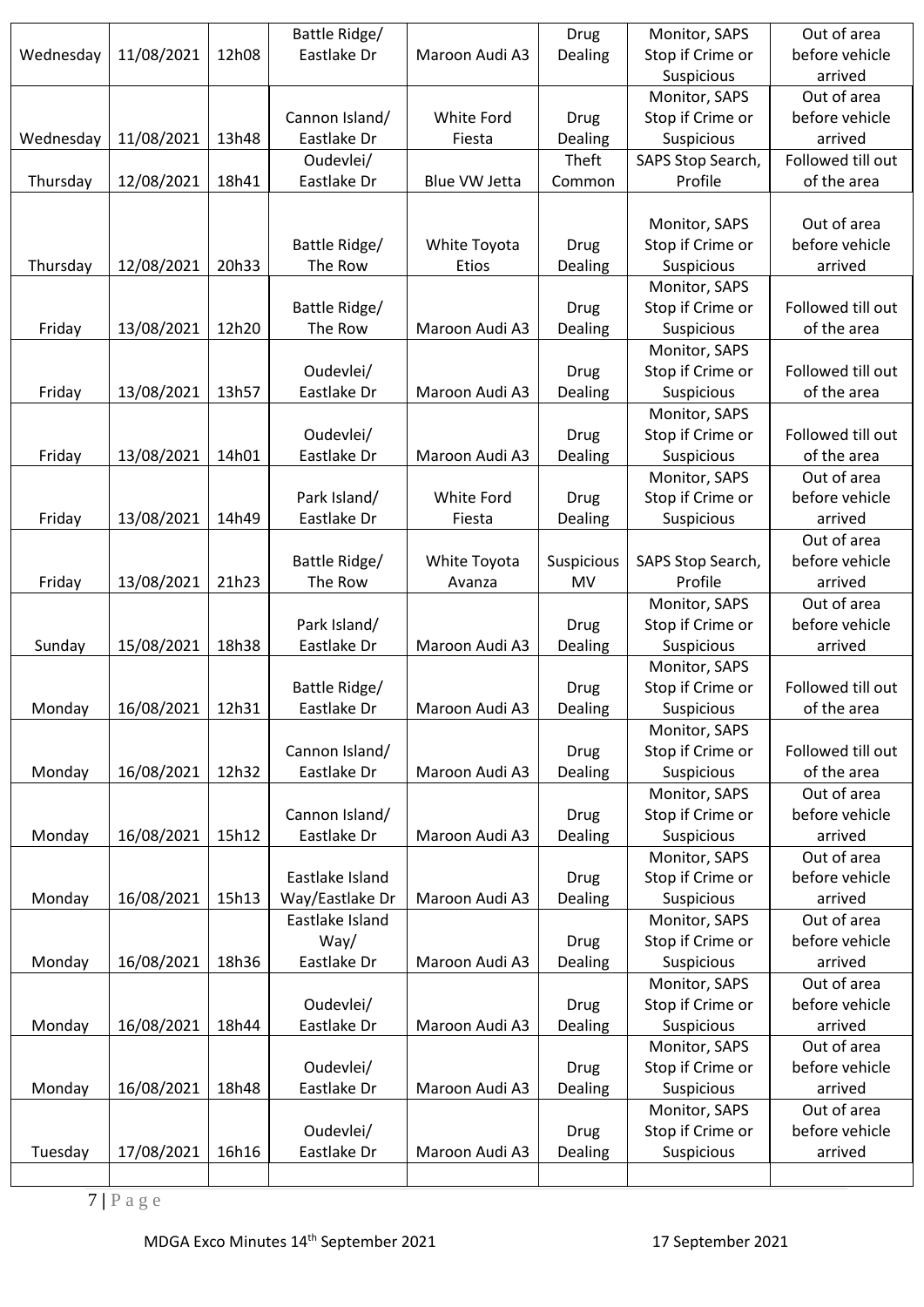|          |            |       |                 |                 |             | Monitor, SAPS     | Out of area       |
|----------|------------|-------|-----------------|-----------------|-------------|-------------------|-------------------|
|          |            |       | Eastlake Island |                 | Drug        | Stop if Crime or  | before vehicle    |
| Tuesday  | 17/08/2021 | 20h30 | Way/Eastlake Dr | Maroon Audi A3  | Dealing     | Suspicious        | arrived           |
|          |            |       |                 |                 |             | Monitor, SAPS     | Out of area       |
|          |            |       | Battle Ridge/   |                 | Drug        | Stop if Crime or  | before vehicle    |
| Tuesday  | 17/08/2021 | 20h31 | Eastlake Dr     | Maroon Audi A3  | Dealing     | Suspicious        | arrived           |
|          |            |       |                 |                 |             | Monitor, SAPS     | Out of area       |
|          |            |       | Oudevlei/       |                 | <b>Drug</b> | Stop if Crime or  | before vehicle    |
| Tuesday  | 17/08/2021 | 22h27 | Eastlake Dr     | Maroon Audi A3  | Dealing     | Suspicious        | arrived           |
|          |            |       |                 |                 |             | Monitor, SAPS     | Out of area       |
|          |            |       | Oudevlei/       |                 | Drug        | Stop if Crime or  | before vehicle    |
| Tuesday  | 17/08/2021 | 22h31 | Eastlake Dr     | Maroon Audi A3  | Dealing     | Suspicious        | arrived           |
|          |            |       |                 |                 |             | Monitor, SAPS     | Out of area       |
|          |            |       | Eastlake Island |                 | Drug        | Stop if Crime or  | before vehicle    |
| Thursday | 19/08/2021 | 16h49 | Way/Eastlake Dr | Maroon Audi A3  | Dealing     | Suspicious        | arrived           |
|          |            |       |                 |                 |             | Monitor, SAPS     | Out of area       |
|          |            |       | Battle Ridge/   |                 | <b>Drug</b> | Stop if Crime or  | before vehicle    |
| Friday   | 20/08/2021 | 14h32 | Eastlake Dr     | Maroon Audi A3  | Dealing     | Suspicious        | arrived           |
|          |            |       |                 |                 |             | Monitor, SAPS     | Out of area       |
|          |            |       | Eastlake Island | White Ford      | <b>Drug</b> | Stop if Crime or  | before vehicle    |
| Friday   | 20/08/2021 | 17h42 | Way/Eastlake Dr | Fiesta          | Dealing     | Suspicious        | arrived           |
|          |            |       |                 |                 |             | Monitor, SAPS     |                   |
|          |            |       | Battle Ridge/   |                 | <b>Drug</b> | Stop if Crime or  | Followed till out |
| Saturday | 21/08/2021 | 12h32 | Eastlake Dr     | Maroon Audi A3  | Dealing     | Suspicious        | of the area       |
|          |            |       |                 |                 |             | Monitor, SAPS     |                   |
|          |            |       | Eastlake Island |                 | <b>Drug</b> | Stop if Crime or  | Followed till out |
| Saturday | 21/08/2021 | 12h36 | Way/Eastlake Dr | Maroon Audi A3  | Dealing     | Suspicious        | of the area       |
|          |            |       |                 |                 |             | Monitor, SAPS     |                   |
|          |            |       | Oudevlei/       |                 | Drug        | Stop if Crime or  | Followed till out |
| Saturday | 21/08/2021 | 12h54 | Eastlake Dr     | Maroon Audi A3  | Dealing     | Suspicious        | of the area       |
|          |            |       |                 |                 |             | Monitor, SAPS     |                   |
|          |            |       | Eastlake Island |                 | Drug        | Stop if Crime or  | Followed till out |
| Saturday | 21/08/2021 | 13h19 | Way/Eastlake Dr | Maroon Audi A3  | Dealing     | Suspicious        | of the area       |
|          |            |       |                 |                 |             |                   | Out of area       |
|          |            |       | Oudevlei/       |                 | Theft       | SAPS Stop Search, | before vehicle    |
| Monday   | 23/08/2021 | 16h34 | Eastlake Dr     | White Ford Icon | Common      | Profile           | arrived           |
|          |            |       |                 |                 |             |                   | Out of area       |
|          |            |       | Oudevlei/       |                 | Theft       | SAPS Stop Search, | before vehicle    |
| Monday   | 23/08/2021 | 16h37 | Eastlake Dr     | White Ford Icon | Common      | Profile           | arrived           |
|          |            |       |                 |                 |             | Monitor, SAPS     | Out of area       |
|          |            |       | Battle Ridge/   |                 | <b>Drug</b> | Stop if Crime or  | before vehicle    |
| Monday   | 23/08/2021 | 19h49 | The Row         | Maroon Audi A3  | Dealing     | Suspicious        | arrived           |
|          |            |       |                 |                 |             | Monitor, SAPS     | Out of area       |
|          |            |       | Park Island/    |                 | Drug        | Stop if Crime or  | before vehicle    |
| Monday   | 23/08/2021 | 21h04 | Eastlake Dr     | Maroon Audi A3  | Dealing     | Suspicious        | arrived           |
|          |            |       |                 |                 |             | Monitor, SAPS     | Out of area       |
|          |            |       | Park Island/    |                 | <b>Drug</b> | Stop if Crime or  | before vehicle    |
| Monday   | 23/08/2021 | 21h06 | Eastlake Dr     | Maroon Audi A3  | Dealing     | Suspicious        | arrived           |
|          |            |       |                 |                 |             | Monitor, SAPS     |                   |
|          |            |       | Oudevlei/       |                 | <b>Drug</b> | Stop if Crime or  | Followed till out |
| Monday   | 23/08/2021 | 23h17 | Eastlake Dr     | Maroon Audi A3  | Dealing     | Suspicious        | of the area       |
|          |            |       |                 |                 |             |                   |                   |
|          |            |       |                 |                 |             | Monitor, SAPS     |                   |
|          |            |       | Oudevlei/       |                 | <b>Drug</b> | Stop if Crime or  | Followed till out |
| Monday   | 23/08/2021 | 23h20 | Eastlake Dr     | Maroon Audi A3  | Dealing     | Suspicious        | of the area       |
|          |            |       |                 |                 |             |                   |                   |

8 **|** P a g e